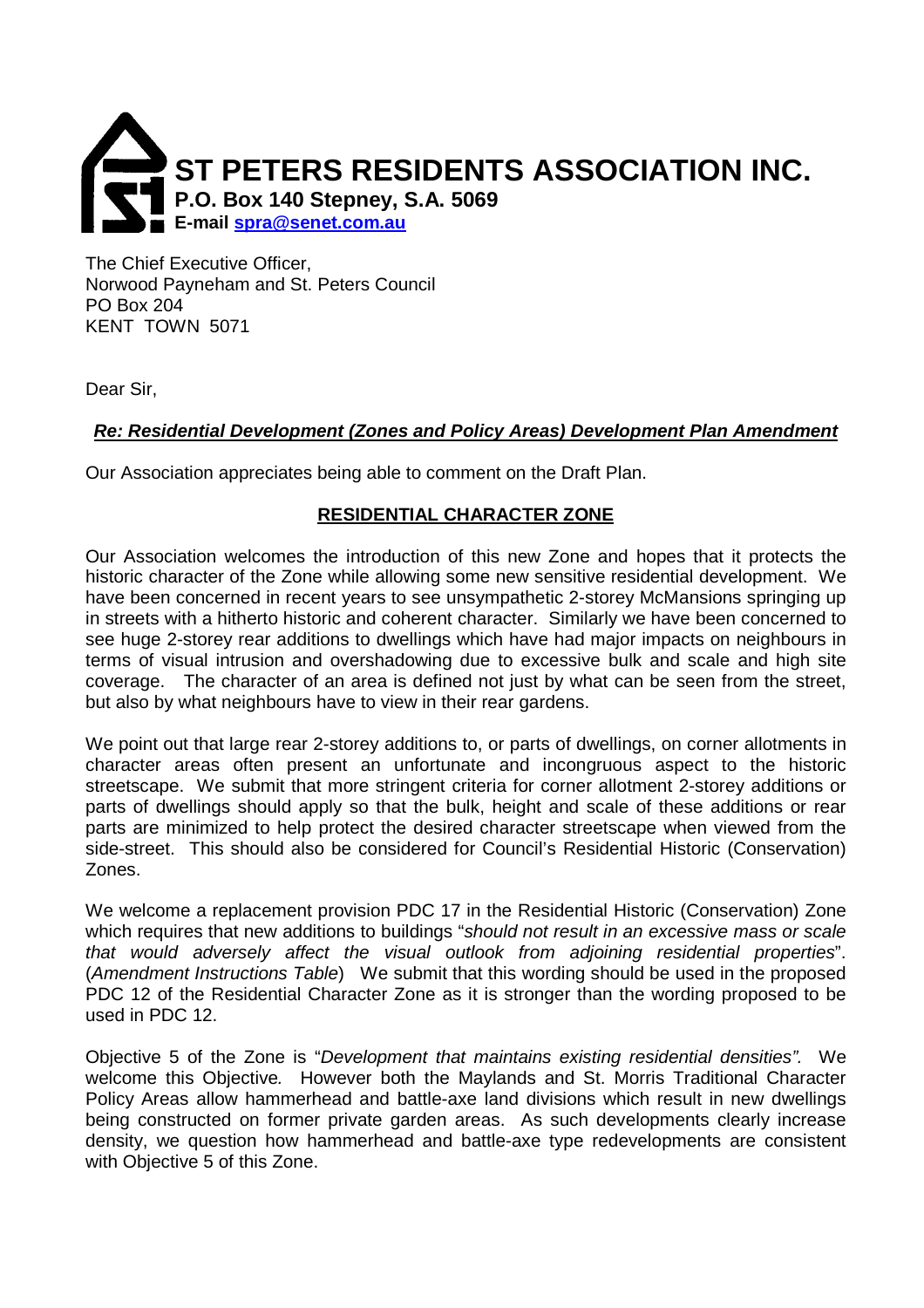#### **St. Peters Residents Association submission: Residential Development (Zones & Policy Areas) DPA**

We submit that hammerhead and battle-axe developments are inconsistent with the traditional character and historic layout of allotments and dwellings in the areas the Residential Character Zone seeks to protect and should not be permitted. Rear gardens traditionally used for raising children, growing fruit trees, vegetables and native trees and shrubs which provide valuable habitat for urban wildlife, keeping hens, backyard barbeques and a host of hobbies and recreational pursuits are an important feature of the traditional character of these areas and should be protected from infill development which undermines these activities. Many of the hammerhead developments already in the Maylands area graphically illustrate why no more should be allowed.

If hammerhead, battleaxe and other historically inappropriate subdivisions are to be allowed in these two Policy Areas of the Residential Character Zone, we submit that a provision in the St. Morris Traditional Character Policy Area Desired Character Statement, which allows such developments "provided that the driveway handle is well landscaped", should also be included in the Maylands Traditional Character Policy Area. We further submit that the wording of this clause should include the words "and preferably curved". The handle of a hammerhead/battleaxe development often presents to the street as a bleak gun-barrel-type driveway. Having this handle well-landscaped and with a softening curve generally presents a more attractive aspect when viewed from the main street frontage. This has been done well by Housing SA in its 1990s housing complex in Janet Street Maylands.

## **Athelney Avenue/Botanic Street Traditional Character Policy Area 13.1**

The proposed minimum site area for this Policy Area is 400 m². However Hackney Road contains several large attractive bungalows on generous sites, often with many trees and much vegetation. We submit that the minimum site area of 400m<sup>2</sup> will result in the carving up of these sites together with the loss of historic bungalows and the leafy character of Hackney Road. We submit that the minimum site area on Hackney Road should be 600m² in this Policy Area to help protect the traditional historic character of Hackney Road.

Hackney Road is rich in history and heritage. This proposed Policy Area is adjacent to St Peters College, a Residential Historic(Conservation) Zone and the Local Heritage row dwellings at numbers 3-9 Hackney Road, with the State Heritage listed Romilly House nearby.

## **Trinity Gardens Traditional Character Policy Area 13.7**

This area is not within the area governed by the former St. Peters Council and we usually confine our comments to the former St. Peters Council area. However we wish to comment on the proposed Policy Area as Trinity Gardens has been joined for several years with the Maylands/Stepney/Evandale area to form the Maylands/Trinity Ward.

We note that much of Trinity Gardens was built in the inter-war period with splendid houses and gardens. We submit that many of these properties are equal in value to those in the proposed St. Peters Traditional Character Policy Area 13.6.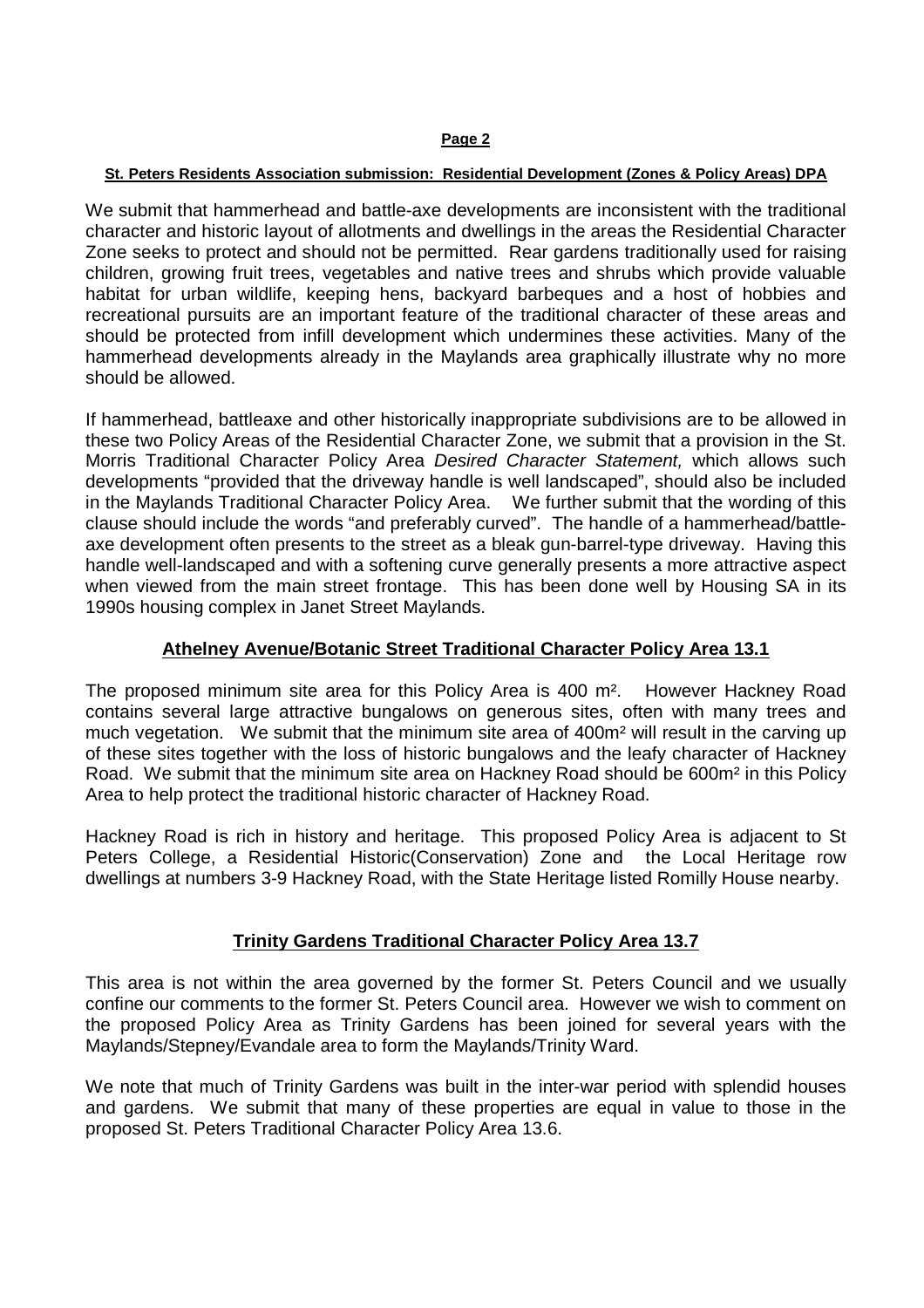#### **St. Peters Residents Association submission: Residential Development (Zones & Policy Areas) DPA**

As the Desired Character Statement for the Trinity Gardens Policy Area points out, the eastern portion of the Policy Area around Hereford and Canterbury Avenues was built in the 1920s as a Model Garden suburb. This is a particularly beautiful and valuable area.

We submit that the minimum site area for the Trinity Gardens Policy Area 13.7 should be 600 m<sup>2</sup>, as it is for the St. Peters Traditional Character Policy Area 13.6. At present the proposed minimum site area for this Policy Area is 550m². However as many sites in Trinity Gardens would be about 1100 $m<sup>2</sup>$  (the old  $\frac{1}{4}$  acre), a minimum site area of 550 $m<sup>2</sup>$  will allow as a right the division of these allotments, and hence the destruction of much of Trinity Gardens. On the other hand, a minimum site area of 600m² would help protect the existing grand bungalows and their gardens from demolition and subdivision as a developer would need to argue why it should be permitted. This would strengthen the opportunity for the desired character of this area to be achieved.

## **RESIDENTIAL MIXED CHARACTER ZONE**

The Desired Character Statement for the Residential Mixed Character Zone includes the statement that despite recent new residential development,

"…it is the underlying character which may ... be defined by remnant pockets of the original built form, or by dwellings set in spacious garden allotments, that is the valued element that this Zone aims to protect."

The problem is that Council has not got the ability to achieve this aim when it is, at the same time, seeking to encourage the subdivision of allotments and infill housing development. The remnants of original housing and dwellings in spacious gardens will, over time, give way to infill housing. We submit that this is a major flaw which lies deep in the heart of the very concept of a Residential Mixed Character Zone.

We note that the Residential Mixed Character Zone allows for 1-4 storey dwellings where there is not a predominance of pre-1940s dwellings, according to the coloured map provided by Council to the public. However there is no mention of multi-storey dwellings in the Desired Character Statement or the general provisions for this Zone. We submit that this needs some clarification so that the public can better understand the Mixed Character Zone provisions.

## **Evandale/Marryatville Policy Area 14.1**

We submit that Belinda Street Evandale and Wheaton Road which sits on the border between Stepney and Evandale are both characterized by well-maintained pre-1940s stone villas and cottages which exhibit a degree of coherence and traditional character equivalent to that of many streets included in the Residential Character Zone. We submit that both these streets should be excluded from the proposed Mixed Character Zone.

The western side of Belinda Street is proposed to be included in the Mixed Character Zone whereas the eastern side of Belinda Street appears to have been included in the Residential Character Zone We cannot see the logic in this as the western side of Belinda Street has an even more traditional and consistent character than does the eastern side.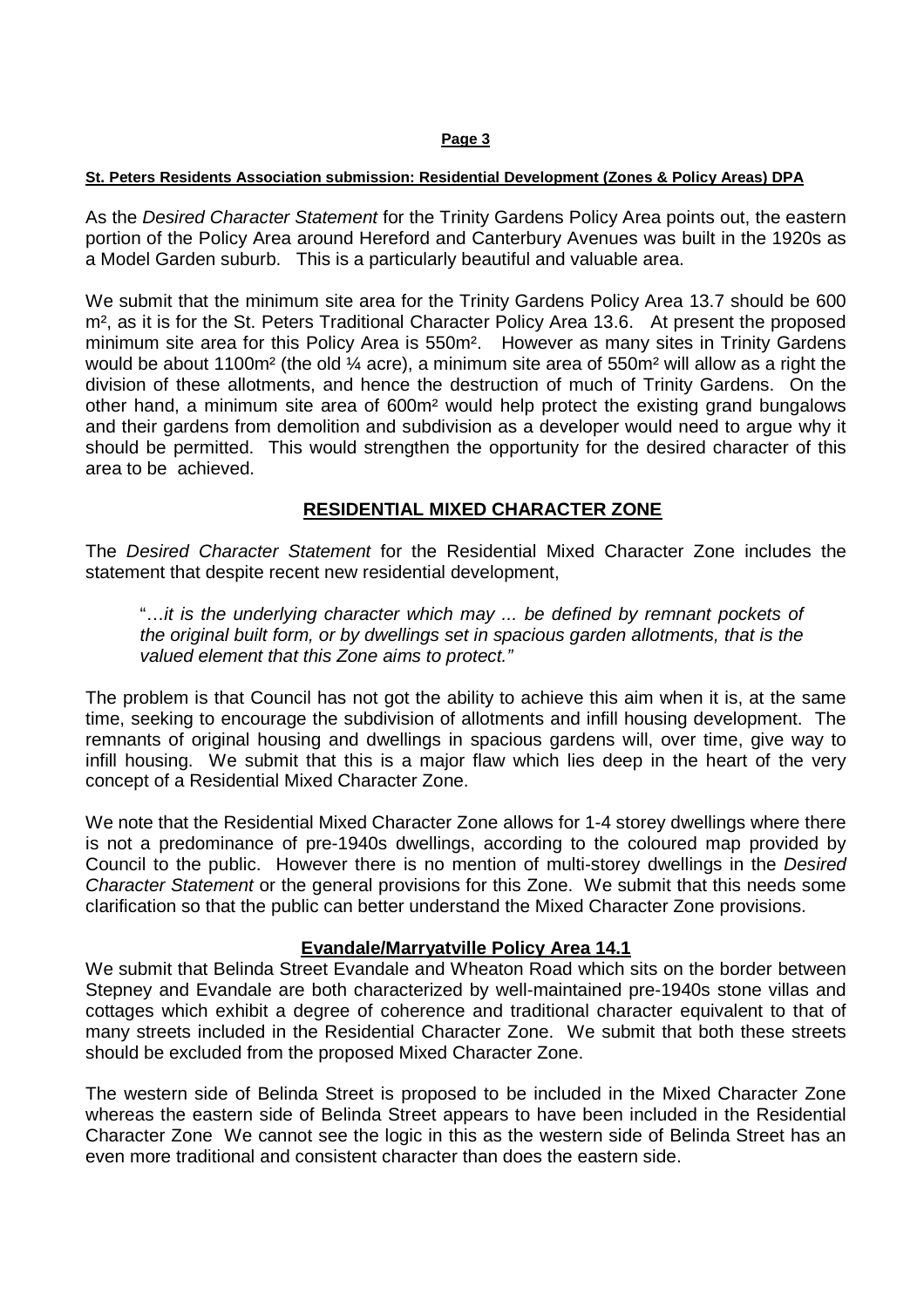#### **St. Peters Residents Association submission: Residential Development (Zones & Policy Areas) DPA**

Wheaton Road which sits on the border between Stepney and Evandale has substantial, predominantly pre-1940s villas set in spacious attractive gardens. It would be a great loss to these suburbs if the character and coherence of this streetscape were to be destroyed. This road should be incorporated into the Residential Character Zone, we submit.

The western side of Clinton Avenue Evandale is characterized by pre-1940s stone villas with a high degree of consistency, character and charm. We submit that this historical character warrants better protection than that proposed and that this western side of Clinton Avenue should be included in the Residential Character Zone.

It is proposed that 3-4 storey flats may be built on the Housing SA site at 53 Nelson Street Stepney. This site is adjacent to the Stepney Policy Area of the Historic (Conservation) Zone in Ann Street. Ann Street is a very narrow street lined with small cottages on generally small allotments. It experiences problems with parked vehicles blocking the 2-way flow of traffic. We submit that 3-4storey flats would negatively impact on the character and amenity of this part of the Stepney Policy Area of the Historic (Conservation) Zone. We submit that this site should be restricted to 2-storey flats.

On the north-western side of Payneham Road there is a line of beautiful stone villas built around the 1900s in Joslin. We are concerned that the provisions of the proposed Policy Area 14.1 will allow these historic villas and bungalows to be demolished to make way for 3-storey flats. We submit that this row of historic dwellings should be considered for a Mixed Use Historic (Conservation) Zone so that this part of our built history can be preserved. This will add to the attractiveness and tourism potential of Payneham Road. As well, the Joslin/Royston Park Policy Area of the Historic (Conservation) Zone is adjacent to this part of Payneham Road and we submit that 3-storey flats will impact negatively on the character and amenity of this part of this conservation Policy Area.

We point out that 2-4-storey apartments which may be built on the south eastern frontage of Payneham Road are not appropriate for most senior citizens who often have problems climbing stairs. Electricity failures do occur and lifts are not always in operation. At present there are many elderly people living in retirement cottages on this part of Payneham Road. We express our concern that 2-4-storey dwellings will deprive our older residents of opportunities to live in this area. This will decrease housing choice and the diversity of our population.

We submit that housing densification along our main roads requires space left for trees and other vegetation to grow. Trees and other vegetation absorb air pollutants and help dampen traffic noise. Both Australian and international research has shown that there are increased health risks for residents living on major roads. These health risks include a greater frequency of premature and underweight babies in pregnant women, worse asthma in adults and children, higher rates of cardiovascular disease and higher rates of childhood cancer (1). It is unfortunate that the State government's 30 Year Plan for Greater Adelaide ignores the health impacts of housing people on major transit corridors. However councils can help ameliorate these impacts by ensuring that multi-storey residential sites on major roads and/or adjacent public lands have generous landscaping.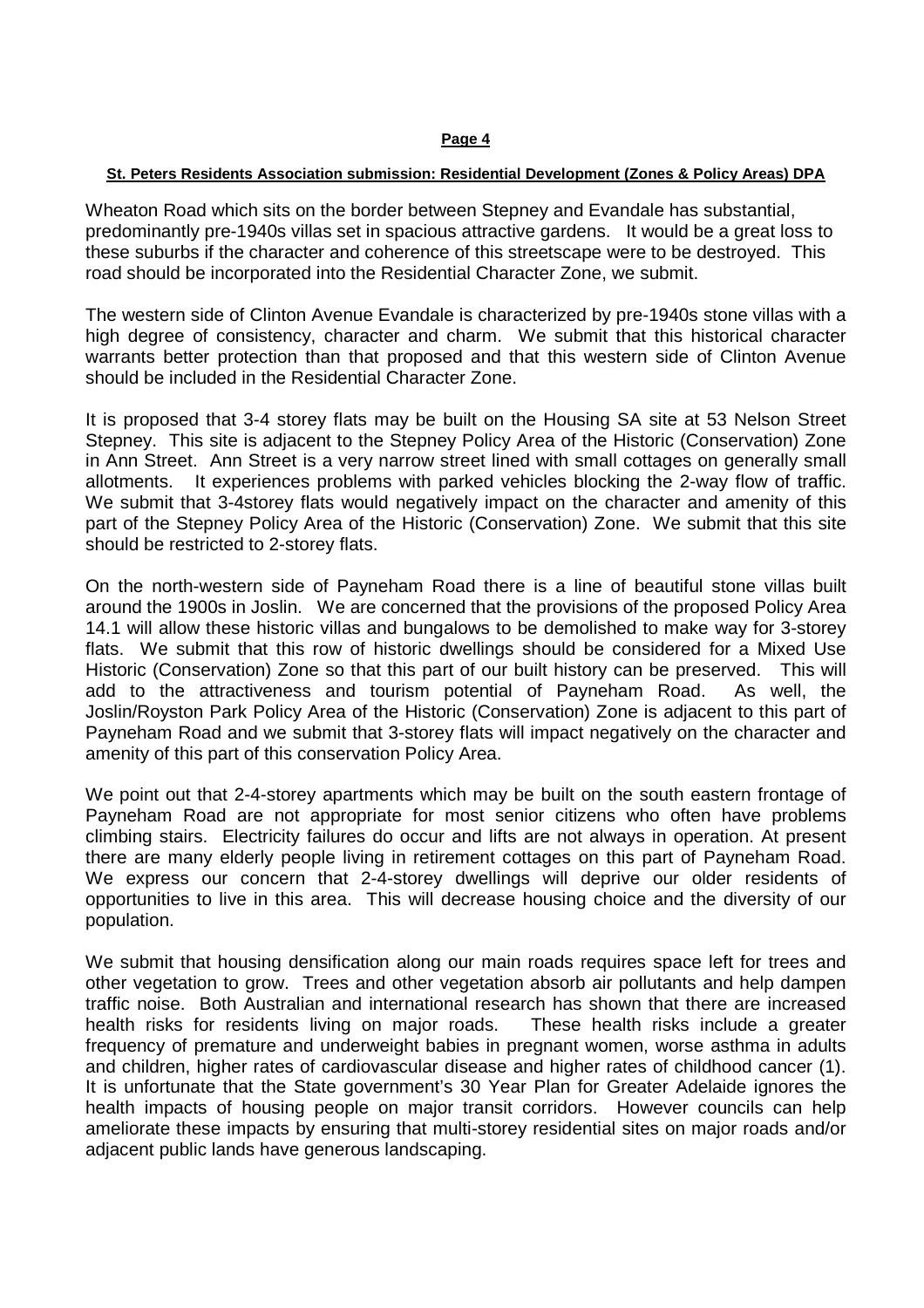#### **St. Peters Residents Association submission: Residential Development (Zones & Policy Areas) DPA**

We find it disappointing this draft Policy Area is silent on the issues of air pollution, people's health and the need for trees and vegetation to ameliorate the negative health impacts of heavy traffic flows. In contrast, "gross densities" of housing with a frontage to Payneham Road are worthy of a Principle of Development Control (PDC 10). Are gross densities of housing more important than people's health? We have no doubt that State government planning bureaucrats are to blame for this cavalier attitude to residents' health rather than local Councils. We submit that there should be a Principle of Development Control included in all Policy Areas which propose to house people in multi-storey flats on main roads which addresses the need for high quality and generous amounts of trees and other vegetation, whether on public or private land, to help address people's health needs in what is essentially an often noisy and polluted environment. Perhaps developers should be required to pay a special levy to help upgrade public land and vegetated areas next to their multi-storey apartments, rather than have all ratepayers subsidise the profits of these developers by paying for these upgrades through their Council rates. Additionally, the Principles of Development Control should include a requirement for the acoustic treatment of the doors and windows of multi-storey dwellings facing main roads.

# **Hackney Policy Area 14.2**

Objective 1 of this Policy Area states "A Policy Area that maintains a mixed low to medium density residential character". We note that since Council has no power to control demolitions (except for Local Heritage Places in this area), Council has virtually no power to maintain the low density residential character which forms part of this Policy Area. This concerns us particularly when we read the proposed Principle of Development Control 14 for this Area which states that

"Land division should create allotments that vary in size to encourage housing diversity…."

This Principle then goes on to specify 150 m² minimum site areas for the former Sanitarium site or 200 m<sup>2</sup> for all other sites. However, there are several beautiful Grand Mansions with wonderful gardens on Hackney Road included in this proposed Policy Area. This Principle of Development Control ensures their obliteration.

In the Hackney Policy Area Desired Character Statement it is stated that

"…Villas, Bungalows and Grand Mansions located along Hackney Road will continue to be the key reference point for new development".

Hackney Road has 12 State and Local Heritage Places listed, with 7 of them in this area. These are Nos. 57 ('Parkview'), 61, 63 ('Vailima'), 69 ('Mocatta House'), 79 ('Park Lodge'), No. 85 ('Edgerly') and 95 (Hackney Hotel). It is important that the well-landscaped garden settings of these heritage mansions are protected, as these garden settings form an essential part of the heritage and historical value of this area.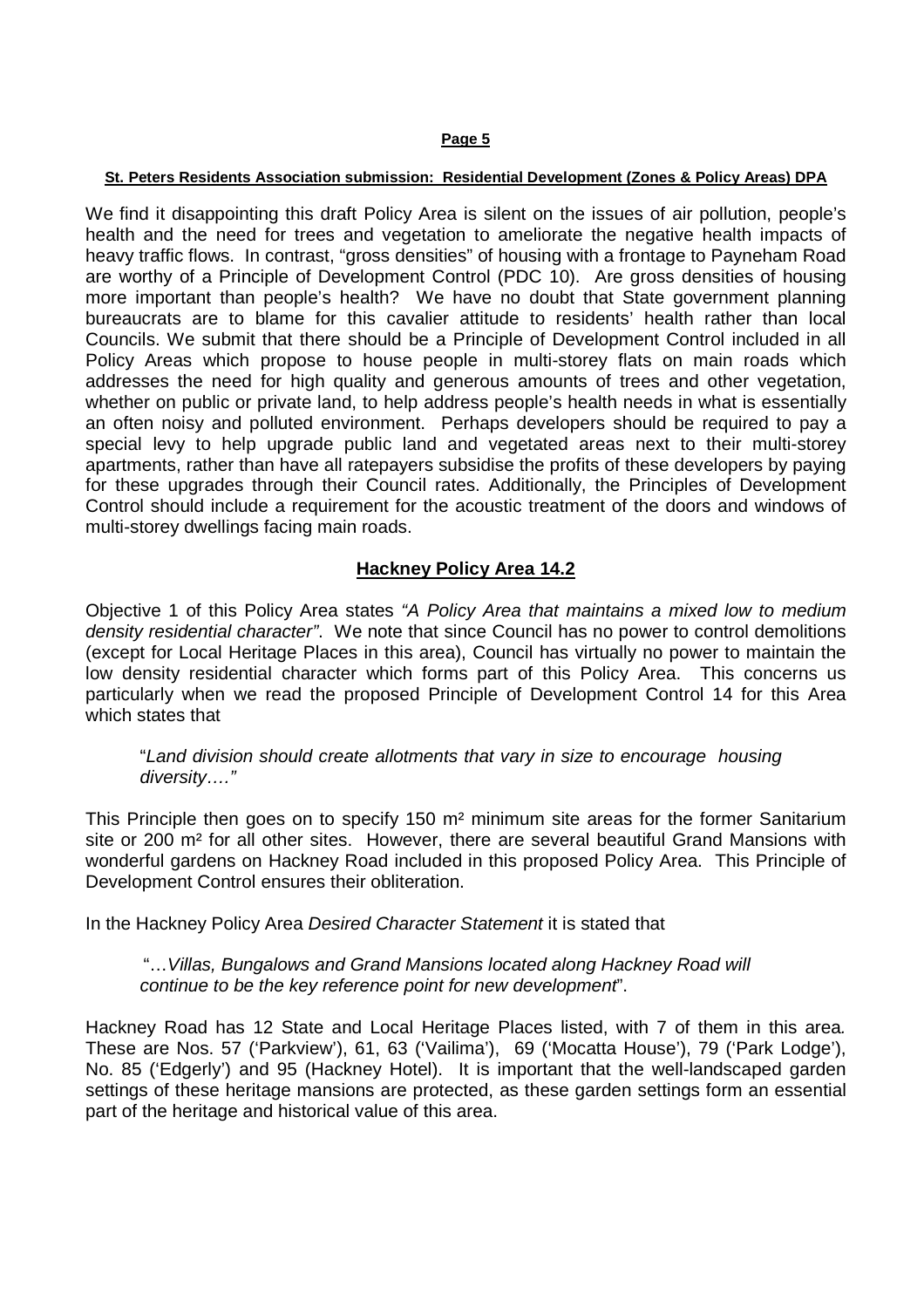## **St. Peters Residents Association submission: Residential development (Zones & Policy Areas) DPA**

Apart from the heritage-listed buildings these bungalows and mansions can be neglected, bulldozed and their sites largely covered in 200m² flats under the Policy Area provisions. We submit that this is a retrograde step which will rob Hackney Road and its surrounds of much of its historic character. Residential infill development of the Sanitarium site will spearhead the attack on the Grand Mansions and Grand Gardens of Hackney Road.

The proposed Desired Character Statement mentions the street trees in this Policy Area but is silent about the larger beautiful trees and leafy surrounds of most Grand Mansions on Hackney Road. We submit that these should be included in this Statement.

We submit that the minimum site area for dwellings on Hackney Road in this Policy Area, with the exception of the Sanitarium site, should be 600m² to help protect the integrity of this historic part of Hackney Road. We also submit that hammerhead, battleaxe or similar configuration land divisions should not be allowed on Hackney Road in order that the substantial landscaped gardens, which provide the setting for the major mansions along this road, should be preserved.

## **Sanitarium Site**

We understand that St. Peters College has expressed interest in this site and we hope that Council can encourage the College to incorporate the site into the school.

We oppose 3-storey apartments being allowed to be built on this site. Residents are concerned by the potential for overlooking and overshadowing as well as the intrusion of 3 storey apartments into this locality. The Sanitarium site is next to the Hackney North Policy Area of the Residential Historic (Conservation) Zone. Three-storey apartments may impact negatively on the character and amenity of this conservation area. There is also the potential for this proposal to exacerbate the existing traffic congestion and parking problems in the narrow streets adjoining and near to this site. We submit that single and 2-storey dwellings would be more in keeping with the existing character of this historic part of Hackney, as well as reducing the potential for overlooking and overshadowing problems.

New development on this site should be designed by qualified architects and should incorporate generous landscaping and trees to integrate it with the historic mansions and extensive gardens surrounding them on Hackney Road. We hope that some of the existing beautiful large trees on this site can be retained in any new development. The landscaped frontage to Hackney Road should be protected by a Principle of Development Control requiring any development to be setback at least to the same extent as the adjoining number 69 and the next property to the south at 67 Hackney Road.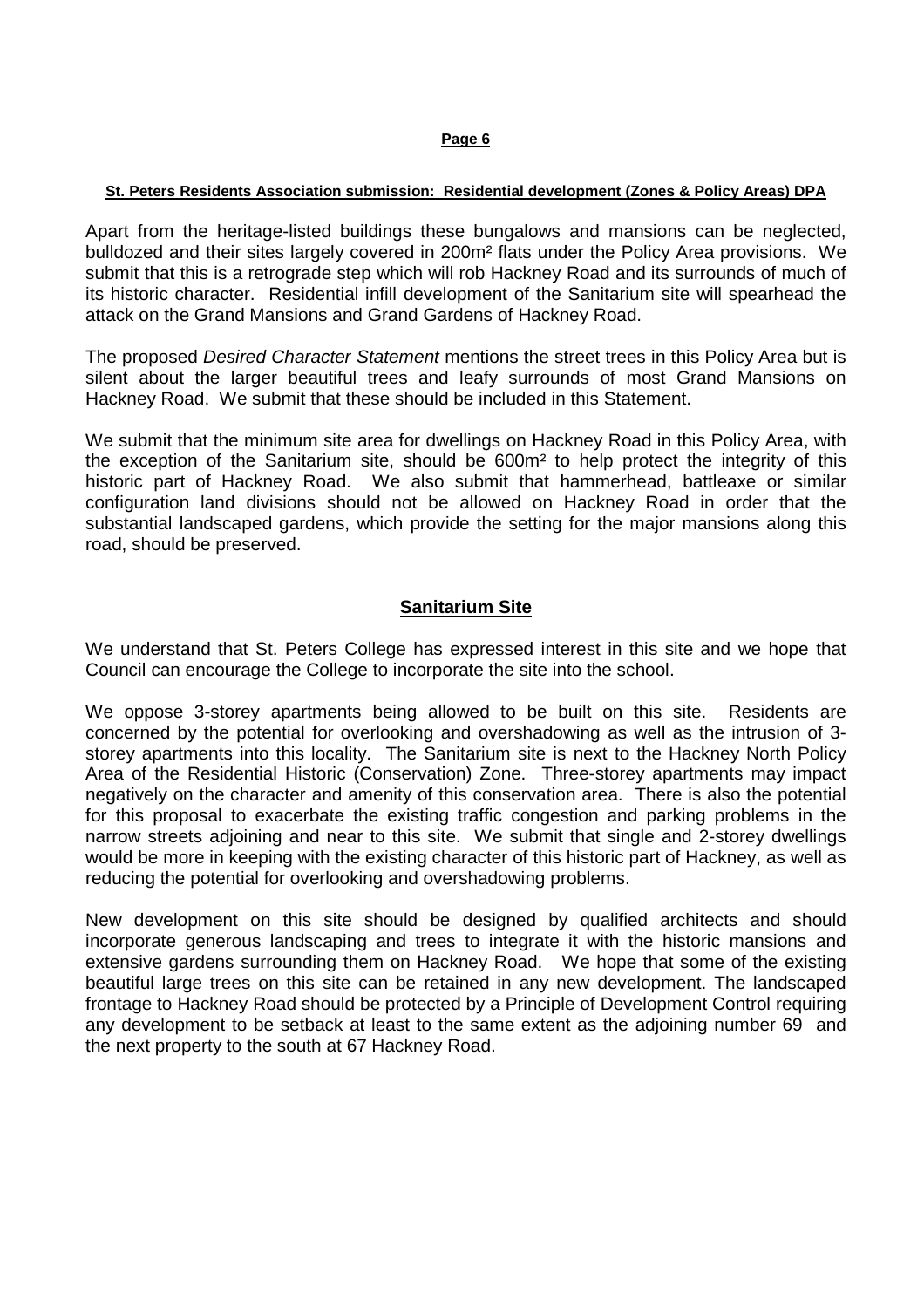### **St. Peters Residents Association submission: Residential development (Zones & Policy Areas) DPA**

## **Two pieces of land on North Terrace, College Park**

It is not clear from the proposed Desired Character Statement for the Hackney Policy Area whether or not 3-storey residential development will be allowed on the two pockets of land on North Terrace which are included in this Policy Area. This should be clarified in this Statement. We submit that the medium-density site at 99-105 North Tce, commonly referred to as "the Hickinbotham site" (after its developer) should be kept as a 1-2 storey site as it adjoins the College Park Policy Area of the Historic (Conservation) Zone and 3-storey housing creates an unacceptable potential for negative impacts on existing residents in the adjoining historic Policy Area.

The row of dwellings west of Trinity Street up to St. Peters College presents as relatively humble pre-1940s single-storey cottages. With their intact historic character, we submit that they should be omitted from the Residential Mixed Character Zone and placed in the Residential Character Zone. It is sad to think of all the history being stripped from our main roads. Tourists enjoy seeing rows of historic character-laden housing, as do residents. They add interest and a human-scale to our main roads. This row of housing is probably affordable housing for students, workers and pensioners. We hope that Council would not encourage it to be destroyed. We submit that at the very least, this residential part of North Terrace should be limited to single-storey development as this land abuts the College Park Policy Area of the Historic (Conservation) Zone.

## **RESIDENTIAL ZONE**

We understand that the Residential Zone is to experience the most dramatic re-shaping of its housing stock under the proposed re-zoning. We submit that Council should have written to the residents who live in these areas to advise them of the proposed changes and the public consultation process. We are aware of considerable community concern in the Policy Area 15.7 close to the River Torrens in St. Peters and Joslin. We have also been contacted by many residents of the former Payneham Council area who were bewildered by the proposed changes as they knew nothing about the rezoning until late in the consultation process. They were concerned that their post-war detached houses were to be swept away by multi-storey blocks of flats over the next 10-20 years.

We submit that replacing detached houses and gardens by multi-storey flats is a fundamentally flawed and regressive policy which ignores the aspirations of the majority of residents. It is simply untrue to claim that existing under-used infrastructure can accommodate the increased population and building density proposed. Virtually all existing infrastructure and services will come under strain as housing density increases. Electricity supplies, stormwater disposal systems, water and sewerage and roadways – the list goes on, will need upgrading due to extra stresses from infill housing. Multi-storey flats can bring their own set of social problems. The State government is responsible for forcing this politically charged and unpopular policy on to local councils, whereas it should be examining less damaging options for accommodating more people such as decentralization, as the Western Australian government is now doing.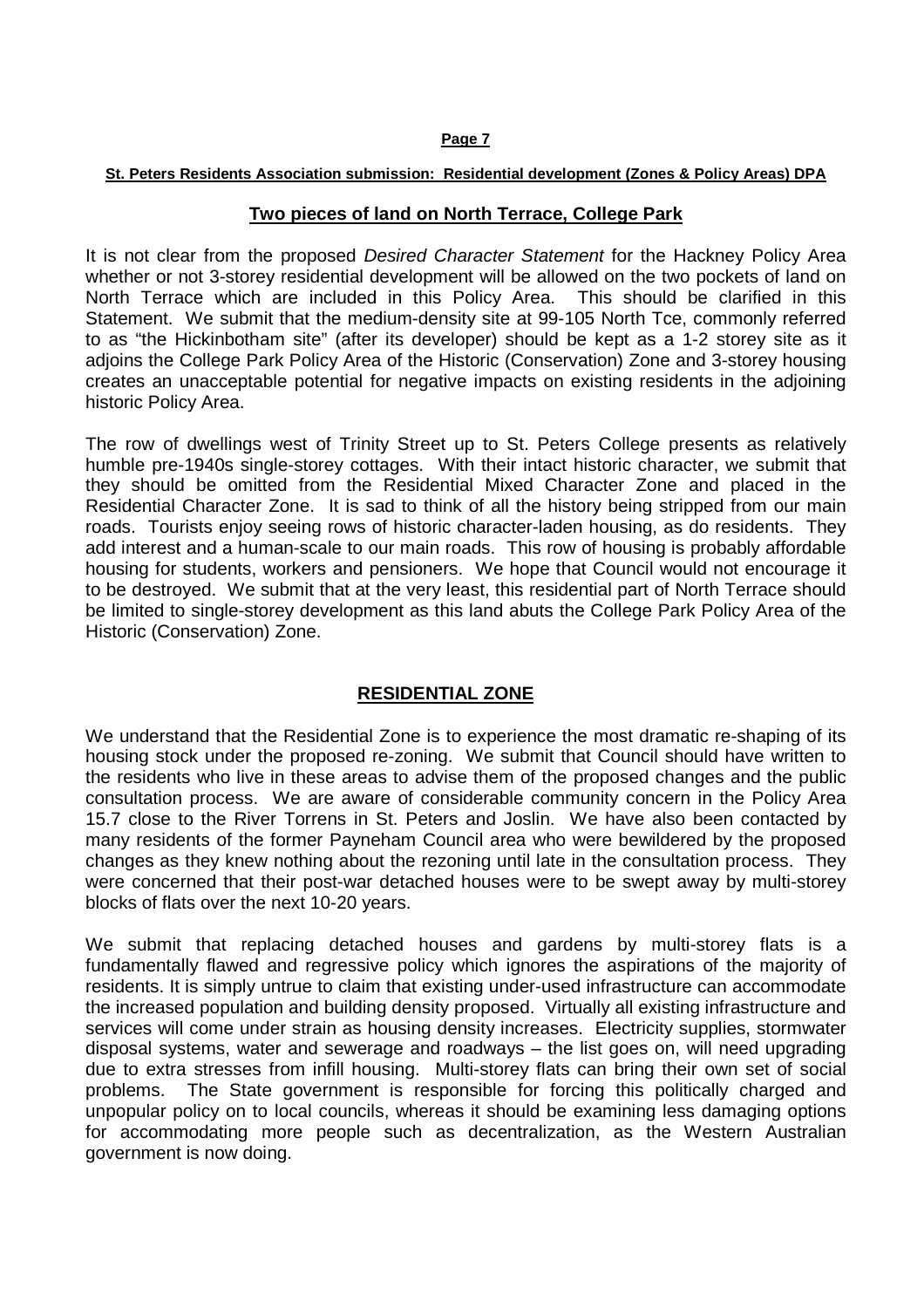#### **St. Peters Residents Association submission: Residential development (Zones & Policy Areas) DPA**

We submit that there should be Category 3 public notification of multi-storey flat dwellings in the Residential Zone. The proposed radical re-shaping of the housing in this Zone necessitates a greater degree of public involvement in the development process than has been the case in recent years. We submit that this would better engage local residents and the general public and would probably result in improved developments after public and neighbours' concerns were taken into account.

## **Adelaide Caravan Park Policy Area 15.1**

We oppose allowing 6-storey flats to be built on this site. We submit that this would create an unacceptable and out of character bulk, height and scale of solid structures in this locality, an unacceptable and out of character degree of overshadowing, the potential for over-looking of nearby neighbours and/or the perception of being overlooked by such neighbours.

There are nine historic dwellings listed as Local Heritage Places at 25, 27, 31, 33, 35, 37, 39, 55 and 57 on the southern side of Richmond Street opposite the Caravan Park. Any new residential development on the northern side of this street must be sensitive to these heritage places.

The former Wesleyan/Methodist/Uniting Church at 36 Richmond Street on the Caravan Park site is a Local Heritage Place, as is the beautiful old building at No. 46, the former Park Barn. Any new development on this site must also be respectful of these original historic places.

We submit that any multi-storey residential redevelopment of the Caravan Park site should incorporate a generous amount of landscaping and trees, preferably native, to shade, screen and soften the development when viewed from the street and to complement the Linear Park and riverine environment.

The River Torrens cliffs bordering the Caravan Park on its northern side appear very steep. We question whether enough attention has been paid to the long-term stability of these river banks and the desirability of building dense multi-story structures adjacent to them. In their natural state, cliffs and river banks erode, move and change their shape over time. Erosion of cliffs, encroachment of property owners on to the cliffs and river bank collapses are existing long-term problems in this area, even with the existing low-density development along the River's borders.

At around the time the Linear Park was created many property owners bordering the river held title up to the middle of the River Torrens. These owners then ceded to the State government the ownership of their parts of the River, with the exception, we understand, of the owners of the Caravan Park. The lack of a pathway behind the Caravan Park to access the Linear Park forces pedestrians and cyclists on to Richmond Street which is generally inconvenient and always dangerous. We welcome Council's intention to have a pedestrian and bicycle pathway established along the Linear Park to the north of the Caravan Park site, as outlined in the Desired Character Statement.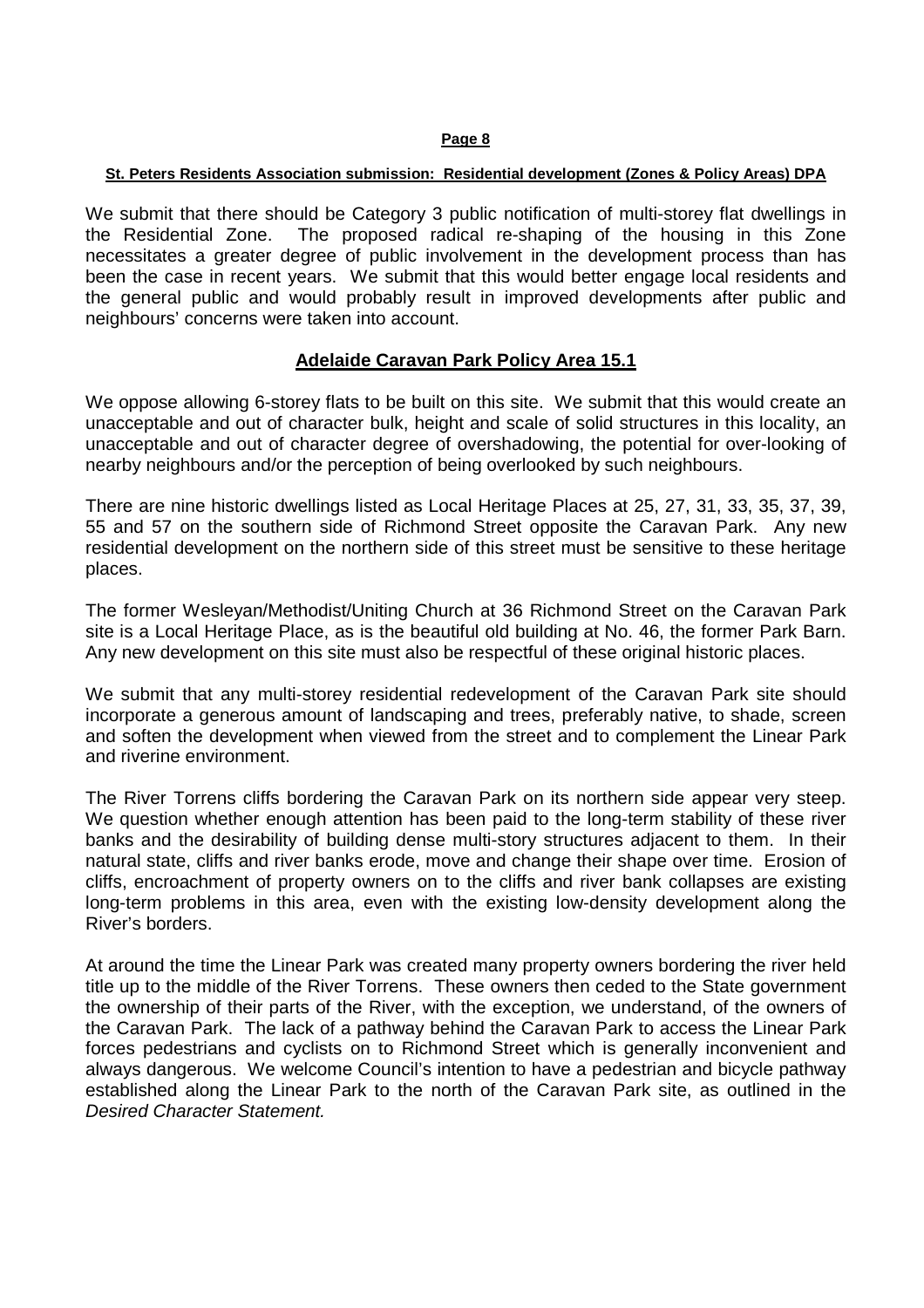### **St. Peters Residents Association submission: Residential development (Zones & Policy Areas) DPA**

Richmond Street is a major thoroughfare for non-local through-traffic. At peak travel times, Richmond Street's capacity to cope with heavy traffic flows is already over-stretched due to the "rat-run" of through traffic from/to Richmond Street, Harrow Road, Eighth Avenue and on to Stephen Terrace and Payneham Road. This will lead to increased pressure to install traffic lights at the Richmond Street/Hackney Road intersection, which will further increase the traffic burden in this area by encouraging more through traffic looking for an easier path

There is a serious and dangerous congestion problem in this street at peak traffic times. Sixstorey flats will exacerbate this problem with a significant number of extra vehicles exiting and entering the Caravan Park site. It is likely that most of the people who live in any future multistorey apartments on this site will drive motor vehicles. A less intensive re-development, while adding to the traffic burden, will lessen this exacerbation.

We submit that the Caravan Park site would be better suited to 3-4 storey apartments rather than 6-storeys. This would create less of a gross intrusion into the existing character of this area which is rich in local history and heritage, with a lower potential for unacceptable overshadowing, overlooking and traffic problems.

A further concern is that the proposed zone mandates a minimum building height of 2 stories on the Richmond Street frontage. We feel that this should be, or at least provide the opportunity for, single storey development, as this is the interface to the single-storey heritage dwellings directly opposite, on this very narrow street.

We express our deep concern that the State government will ask Council to allow multi-storey apartments higher than 6-storey on the Caravan Park site, or worse, unilaterally impose a greater height, as it has already done on the former Channel 7 Gilberton land on the opposite bank of the river.

We close our comments on this site by pointing out that the Adelaide Caravan Park has provided modest affordable accommodation to many people for many years. By rezoning this site, Council is facilitating the replacement of such accommodation by less affordable housing. The Adelaide Caravan Park is a much-used tourist facility, and is unique in its location relative to the CBD, not only in Adelaide but in Australia.

## **River Torrens Linear Park Medium Density Policy Area 15.7**

We are strongly opposed to the transformation of these highly sought after residential areas into medium density ones. No justification has been provided for this decision, apart from their proximity to the River Torrens and the Linear Park. It is high-handed arrogance to dictate to people that in their streets -

"These areas, which are generally characterised by low density single storey detached dwellings on generous size allotments, will experience a transformation in built form and density to reflect their locational advantage in terms of access to this significant open space corridor"

(Desired Character Statement)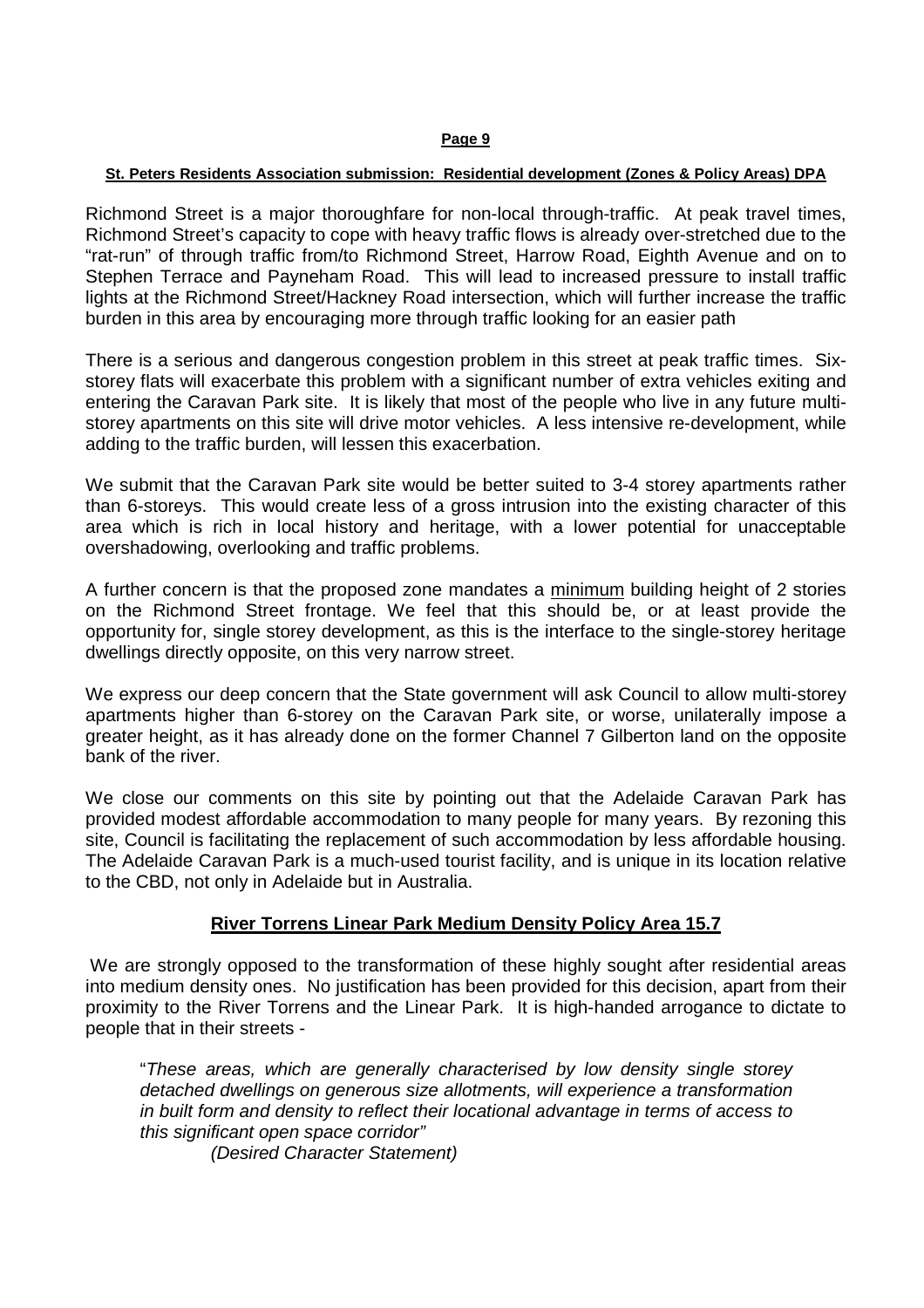#### **St. Peters Residents Association submission: Residential development (Zones & Policy Areas) DPA**

Residents who are horrified by this attack on good quality neighbourhoods have contacted us. People bought into these areas for their quiet, safe, leafy environments, large gardens and low-density housing, perfect places to raise families. These are premium areas in St. Peters, Joslin and Royston Park. People paid high prices to buy into these areas and many of them do not want their streets radically transformed by dense 4-storey apartments springing up. Their views must be seriously considered.

This policy area in St. Peters is far removed from shops and public transport. So it is not suitable for people, let alone senior citizens, to walk to shops or buses. While this Policy Area is close to the Linear Park, this public space cannot be used for a range of activities for which people use private open space. Parents will not let their young children play unsupervised in the Linear Park. Children who live in the proposed 4-storey flats will be playing on concrete at the base of these apartments or left in front of the TV set or computer game and undoubtedly will grow fatter and more alienated. People cannot garden in the Linear Park as they can in their own private open space. The list goes on. The assumption by government bureaucrats that dense housing can be crammed along the Linear Park because it provides open space shows how out of touch they are. Public open space is not private open space and it cannot compensate for the lack of the latter. Other countries have experienced serious social problems when people have been crammed together in dense multi-storey flats and deprived of adequate private open space in which to recreate. Our State government bureaucrats seem determined that we should follow this course.

Two to four storey housing is not suitable for most senior citizens who often have difficulty negotiating stairs. Even if the 4-storey apartment complex has a lift, there will always be some electricity failures and no-one wants to see elderly people languishing on stairwells. This type of housing will drive senior residents out of these localities and reduce both their housing choice and demographic diversity in these areas.

There is no justification for removing good quality character residential areas, much treasured by local residents, from the existing R1 Zone to place them in a Medium Density Policy Area. To do so is a major downgrading of their residential amenity and quality of life. As such it amounts to a travesty of justice and flies in the face of good planning principles. All of the 15.7 Policy Area south-west of Lower Portrush Road is currently zoned Residential 1 and the Objective of this zone states

## "A zone primarily accommodating detached dwellings at low densities on individual allotments"

The first Principle of Development Control reinforces this. In the St Peters part of the Zone a detached dwelling is the only complying form of development, and in the Payneham part it also has a recreation area as complying. Non-complying development includes Multiple Dwellings, Residential Flats, Row Dwellings, & Semi-detached Dwellings.